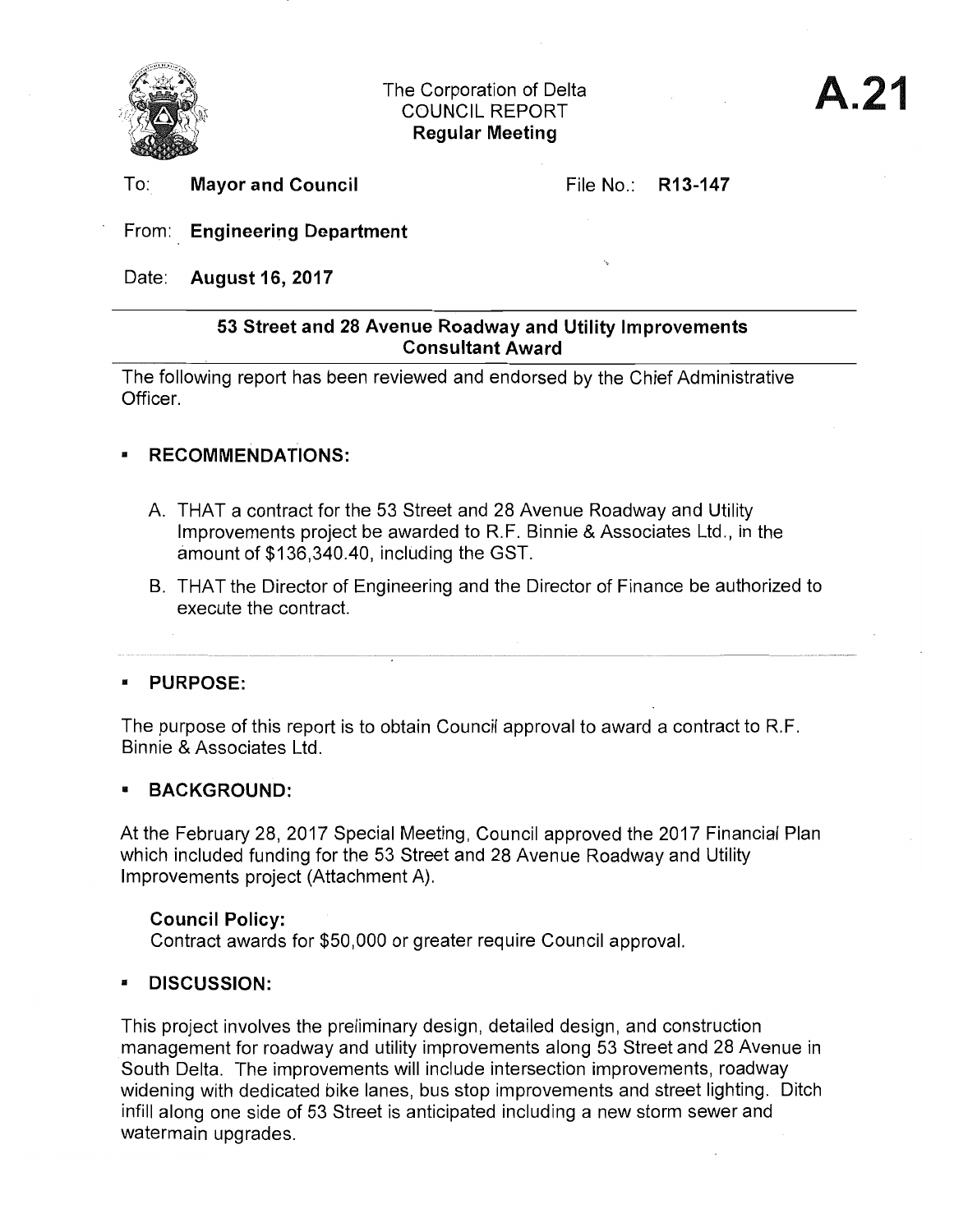This project will be coordinated with Metro Vancouver's watermain replacement along 53 Street and 28 Avenue in 2018 and it is envisioned that the construction of this project will follow the completion of Metro Vancouver's watermain installation.

Request for Proposal 17-179, Consultant Services - 53 Street and 28 Avenue Roadway and Utility Improvements, was posted on BC Bid. Seven bids were received.

| <b>Bidder</b>                          | <b>Bid Price</b><br>(Including GST) |
|----------------------------------------|-------------------------------------|
| Mainland Engineering Ltd.              | \$119,995.05                        |
| R.F. Binnie & Associates Ltd.          | \$136,340.40                        |
| Stantec Consulting Ltd.                | \$147,276.15                        |
| ISL Engineering and Land Services Ltd. | \$151,814.25                        |
| Omega and Associated Engineering Ltd.  | \$159,994.80                        |
| Aplin & Martin Consultants Ltd.        | \$164,920.35                        |
| Wedler Engineering LLP.                | \$174,769.35                        |

R.F. Binnie & Associates Ltd.'s bid received the highest points based on an evaluation of technical merit, qualifications, and price and is considered fair value.

## **Implications:**

Financial Implications - Funding for the 53 Street and 28 Avenue Roadway and Utility Improvements project is Council approved work within the 2017 Capital Plan. The project costs and available funding are provided below.

## **PROJECT COSTS**

| <b>Engineering Services</b>    | \$ | 136,340.40 For Award |              |
|--------------------------------|----|----------------------|--------------|
| Project Allowance              |    | 20,000.00            |              |
| Sub Total                      | \$ | 156,340.40           |              |
| Less GST Rebate                |    | < 7,444.80>          |              |
| <b>Net Total Project Costs</b> | S  | 148,895.60           |              |
| <b>PROJECT FUNDING</b>         |    |                      |              |
| 2017 Capital Plan - Roads 3    |    | \$1,150,000.00       | Attachment A |
| <b>Total Available Funding</b> |    | \$1,150,000.00       |              |

As noted above, the anticipated total project cost is \$148,895.60, net of the GST rebate. This amount is within the available funding.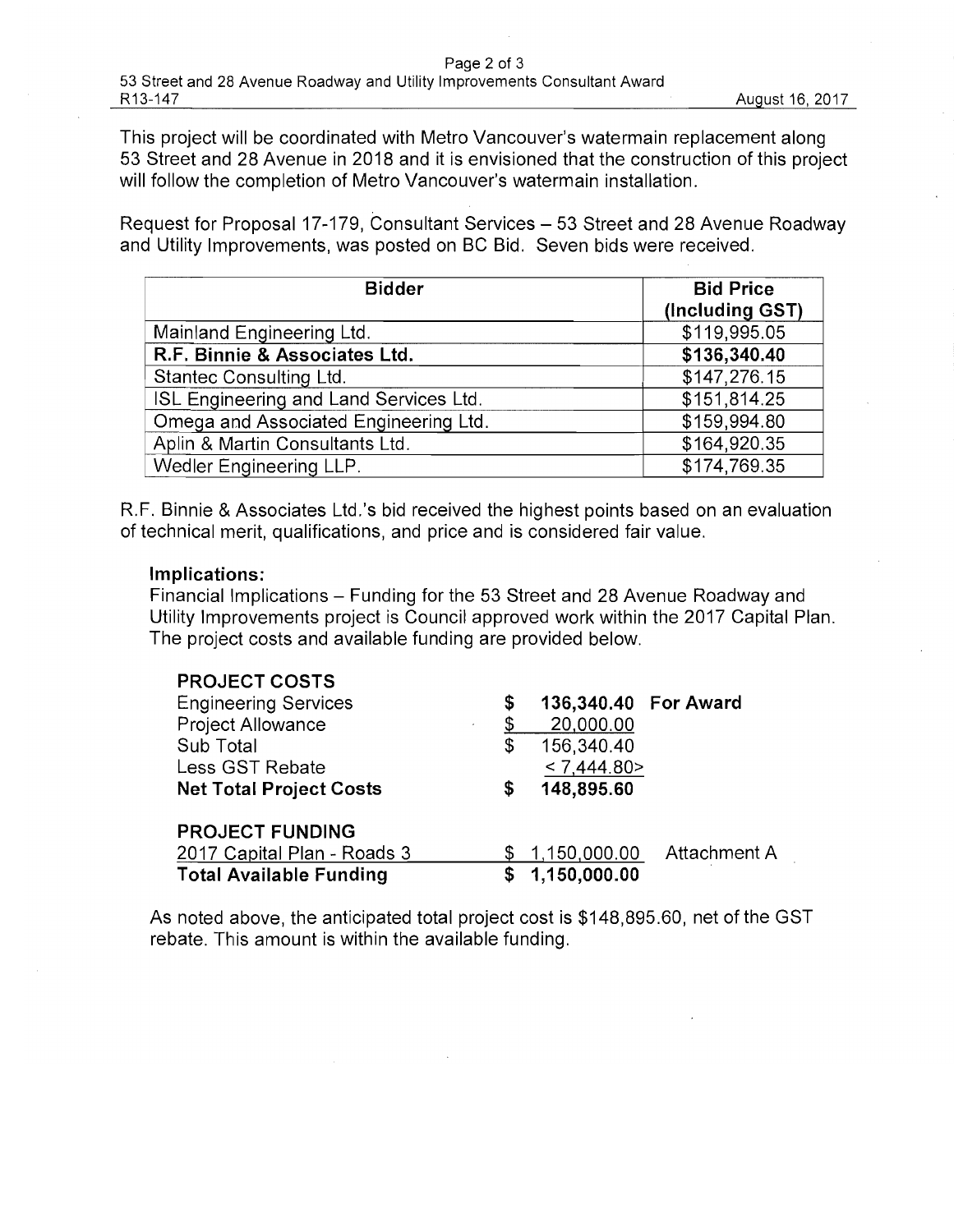#### **CONCLUSION:**  $\blacksquare$

It is recommended that R.F. Binnie & Associates Ltd. be awarded the contract for the 53 Street and 28 Avenue Roadway and Utility Improvement project, in the amount of \$136,340.40, including the GST.

Steven Lan, P.Eng. Director of Engineering

Department submission prepared by: Dali Ann Mwandacha, Engineering Project Technologist DMw/ht/gb/bm

This report has been prepared in consultation with the following listed department.

| <b>Concurring Department</b> |             |           |  |  |
|------------------------------|-------------|-----------|--|--|
| Department                   | Name        | Signature |  |  |
| Finance                      | Karl Preuss |           |  |  |

#### **ATTACHMENT:**  $\blacksquare$

## A. Capital Plan Detail Sheet: 2017 Roads - 3

F (Engl2017 Docs)HT\03 - Reports\01 - 53 Street and 28 Avenue Improvements - Consultant Award\Regular Report - 53 Street and 28 Avenue Consultant Award docx - Friday, August 18, 2017, 2:25:41 PM